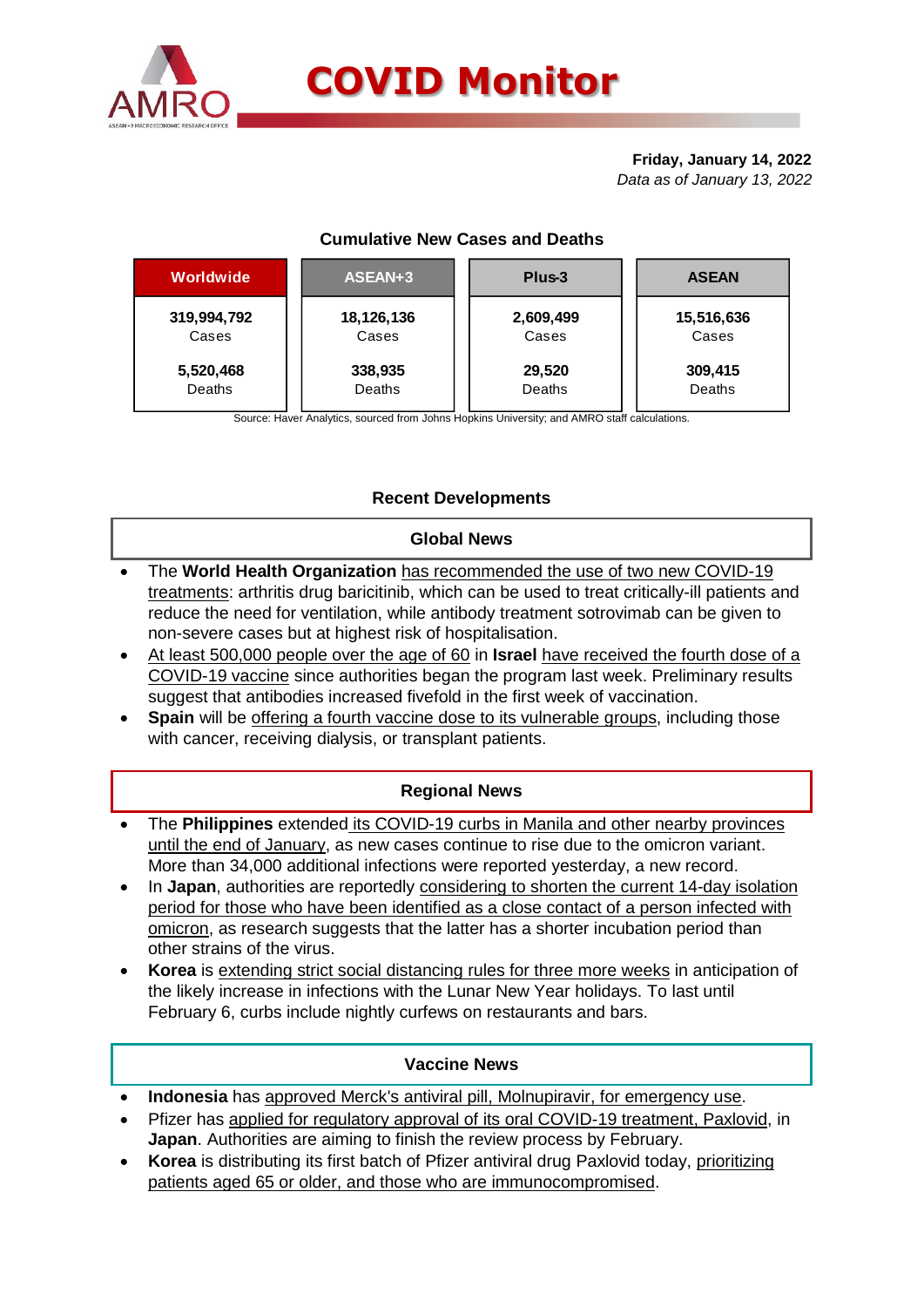|                      |          | <b>Total Cases Cases per 1M</b> | <b>New</b>               | New Cases <sup>1</sup>    | <b>New Cases</b>         | <b>ANew</b>              | $\Delta\%$ New              | <b>Total</b>  | <b>New</b>          | <b>Fatality</b> |
|----------------------|----------|---------------------------------|--------------------------|---------------------------|--------------------------|--------------------------|-----------------------------|---------------|---------------------|-----------------|
| <b>Economy</b>       | (000)    | <b>Population</b>               | $\text{Case} \text{s}^1$ | since $2020^2$            | per 1M Pop. <sup>1</sup> | $\text{Case} \text{s}^1$ | $\overline{\text{Cases}}^1$ | <b>Deaths</b> | Deaths <sup>1</sup> | Rate (%)        |
| Global               | 319,995  |                                 | 2,805,604                |                           |                          | 833,383                  | 0.9                         | 5,520,468     | 6,777               | 1.7             |
| ASEAN+3              | 18,126   |                                 | 75,137                   |                           |                          | 36,043                   | 0.4                         | 338,935       | 458                 | 1.9             |
| Plus-3               | 2,609    |                                 | 13,447                   |                           |                          | 8,027                    | 0.5                         | 29,520        | 49                  | 1.1             |
| <b>ASEAN</b>         | 15,517   |                                 | 61,690                   |                           |                          | 28,017                   | 0.4                         | 309,415       | 409                 | 2.0             |
|                      |          |                                 |                          |                           |                          |                          |                             |               |                     |                 |
| China                | 105      | 74                              | 184                      |                           | $\mathbf{0}$             | 11                       | 0.2                         | 4,636         | $\Omega$            | 4.4             |
| Hong Kong, China     | 13       | 1,683                           | 17                       | $\mathbf{A}$ $\mathbf{A}$ | $\overline{2}$           |                          | 0.1                         | 213           | $\Omega$            | 1.7             |
| Japan                | 1,809    | 14,381                          | 9,523                    |                           | 76                       | 8,101                    | 0.5                         | 18,412        | $\overline{2}$      | 1.0             |
| Korea                | 684      | 13,131                          | 3,723                    |                           | 72                       | $-87$                    | 0.6                         | 6,259         | 47                  | 0.9             |
|                      |          |                                 |                          |                           |                          |                          |                             |               |                     |                 |
| Indonesia            | 4,269    | 15,819                          | 603                      |                           | $\overline{2}$           | 299                      | 0.0                         | 144,155       | 6                   | 3.4             |
| Malaysia             | 2.799    | 84,251                          | 3.174                    | $\boldsymbol{\lambda}$    | 96                       | 5                        | 0.1                         | 31.750        | 17                  | 1.1             |
| Philippines          | 3,092    | 28,102                          | 29,070                   |                           | 264                      | 22,262                   | 1.0                         | 52,736        | 142                 | 1.7             |
| Singapore            | 289      | 50,699                          | 839                      |                           | 147                      | 245                      | 0.3                         | 839           | 1                   | 0.3             |
| Thailand             | 2,300    | 33,822                          | 7,887                    |                           | 116                      | 4,326                    | 0.3                         | 21,883        | 15                  | 1.0             |
|                      |          |                                 |                          |                           |                          |                          |                             |               |                     |                 |
| Brunei Darussalam    | 15.75    | 34,922                          | 31                       | A                         | 69                       | 22                       | 0.2                         | 98            | $\Omega$            | 0.6             |
| Cambodia             | 120.72   | 7,211                           | 24                       | <b>AAL</b>                | $\mathbf{1}$             | 14                       | 0.0                         | 3,015         | 0                   | 2.5             |
| Lao PDR              | 122.24   | 16,824                          | 1,065                    |                           | 147                      | 389                      | 0.9                         | 471           | 9                   | 0.4             |
| Myanmar              | 532.73   | 9,980                           | 157                      |                           | 3                        | 17                       | 0.0                         | 19,298        | $\overline{2}$      | 3.6             |
| Vietnam              | 1,975.44 | 20,491                          | 18,840                   |                           | 195                      | 437                      | 1.0                         | 35,170        | 218                 | 1.8             |
|                      |          |                                 |                          |                           |                          |                          |                             |               |                     |                 |
| Australia            | 1.527    | 58.786                          | 109,215                  |                           | 4,205                    | 56.740                   | 10.4                        | 2,572         | 36                  | 0.2             |
| <b>Brazil</b>        | 22,822   | 107,970                         | 70,561                   |                           | 334                      | 63,903                   | 0.3                         | 620,830       | 168                 | 2.7             |
| France               | 12,957   | 199,355                         | 286,308                  |                           | 4,405                    | 83,011                   | 2.4                         | 123,938       | 212                 | 1.0             |
| Germany              | 7,867    | 94,807                          | 59,947                   | لممت                      | 722                      | 20,557                   | 0.8                         | 115.343       | 244                 | 1.5             |
| India                | 36,318   | 26,518                          | 155,934                  |                           | 114                      | 100,566                  | 0.4                         | 485,035       | 265                 | 1.3             |
| United Kingdom       | 15,065   | 223,994                         | 149,946                  |                           | 2,230                    | $-31,056$                | 1.0                         | 151,833       | 331                 | 1.0             |
| <b>United States</b> | 63,637   | 192.226                         | 787.477                  |                           | 2,379                    | 195,443                  | 1.2                         | 842,632       | 1,766               | 1.3             |

#### **ASEAN+3 and Selected Economies: COVID-19 Cases and Deaths**

Source: Haver Analytics, sourced from Johns Hopkins University; and AMRO staff calculations.

1/ Values show the 7-day average. 2/ Since January 31, 2020.

# **ASEAN+3 and Selected Economies: Cumulative Vaccines Administered**





Note: Single vaccination doses only. This does not measure the number of people vaccinated, as two doses are required with most available vaccines. Data is reported at irregular intervals; numbers show latest available.

# **ASEAN+3 and Selected Economies: Vaccination Progress**



Sources: Our World in Data via Haver Analytics; and AMRO staff calculations. Note: Percent of fully vaccinated population shows the number of people who received all doses prescribed by the vaccination protocol (e.g. one dose of a single-dose vaccine, or two doses of a two-dose vaccine).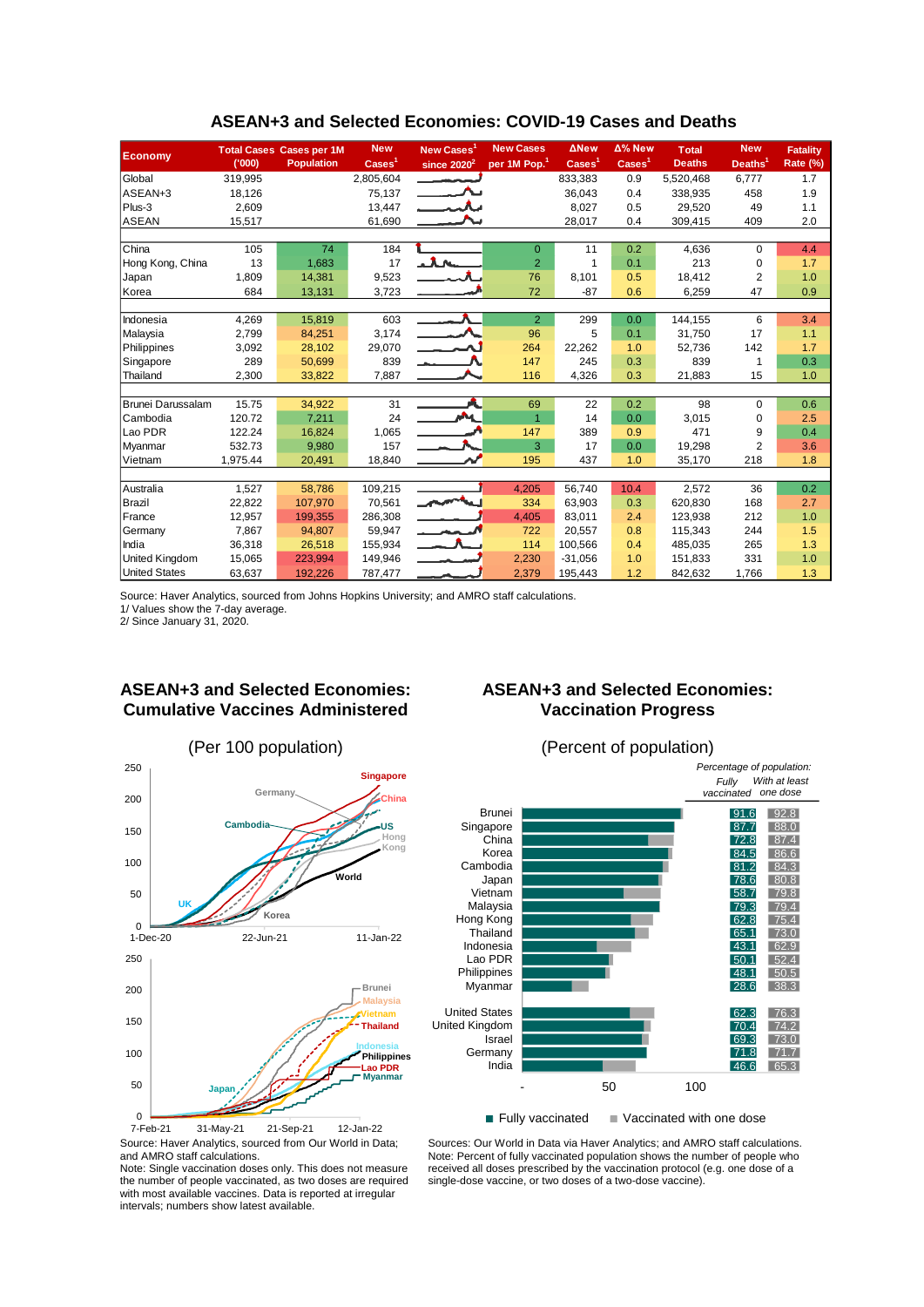

Source: Haver Analytics, sourced from Johns Hopkins University; and AMRO staff calculations.



Source: Haver Analytics, sourced from Johns Hopkins University; and AMRO staff calculations.